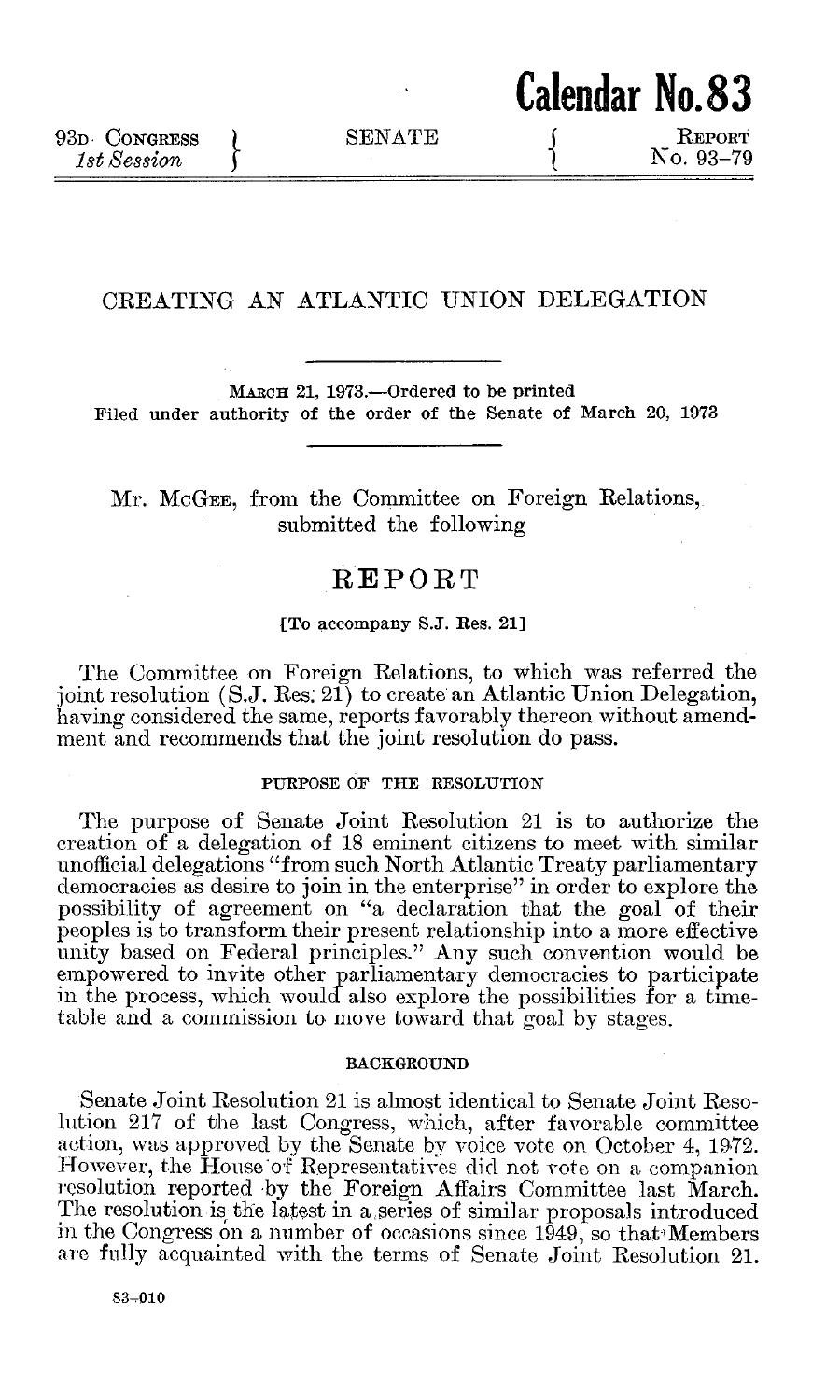According to the terms of Senate Joint Resolution 21, a delegation of **18** eminent citizens-not more than half of whom would be from one political party—would be appointed for the purpose of stimulating and participating in a convention contemplated **by** the resolution. They would be appointed in equal numbers **by** the Speaker of the House of Representatives, the President of the Senate, and the President of the United States. Consultation with the leadership in both Houses and with the Committees on Foreign Affairs and Foreign Relations would precede the naming of the 12 citizens **by** the Speaker and the Vice President. This requirement for consultation with the leadership is the single difference between the current proposal and the resolution approved **by** the Senate last October. The delegation members would serve without compensation, except **for** expenses, and would vote strictly as unofficial individuals in any meetings they attend. **A** limitation of **10** is placed upon the numbers of temporary staff to be employed **by** the delegation-although most committee members do not believe a staff of that size would be needed-and not more than **\$100,000** may be devoted to the cost of meetings and conferences. The delegation is to make semiannual reports to Congress on its operations and expenditures, and would cease to exist within **3** years after the resolution is enacted. Senate Joint Resolution 21 authorizes appropriations of not to exceed \$200,000 to the Departnent of State to implement the work of the delegation.

#### **COMMITTEE ACTION**

On January **18, 1973,** Senator Gale W. McGee (for himself and **18** cosponsors, including the majority and minority leaders of the Senate) introduced Senate Joint Resolution 21, which was referred to the Committee on Foreign Relations. Although formal comment from the State Department had not been received at the time the committee considered Senate Joint Resolution 21 on March 14, the latter was unofficially assured that the Department had no objection to the resolution. This was confirmed in the following letter received on March **16:**

**MARCH 16, 1973.**

I-Ion. **J.** W. **FULBRIGHT,** *Chairman, Committee on Foreign Relations, U.S. Senate, Washington, D.C.*

DEAR AIR. **CHAIRMAN:** Secretary Rogers has asked me to respond to your letter of January **23, 1973,** requesting the comments of the executive branch on Senate Joint Resolution 21. This resolution calls for the creation of an Atlantic Union Delegation which would organize and participate in a convention of delegations from the North Atlantic Treaty parliamentary democracies. The convention would explore the possibility of transforming these countries into a federal union, of setting up a timetable for such a goal, and creating a commission to advance this process.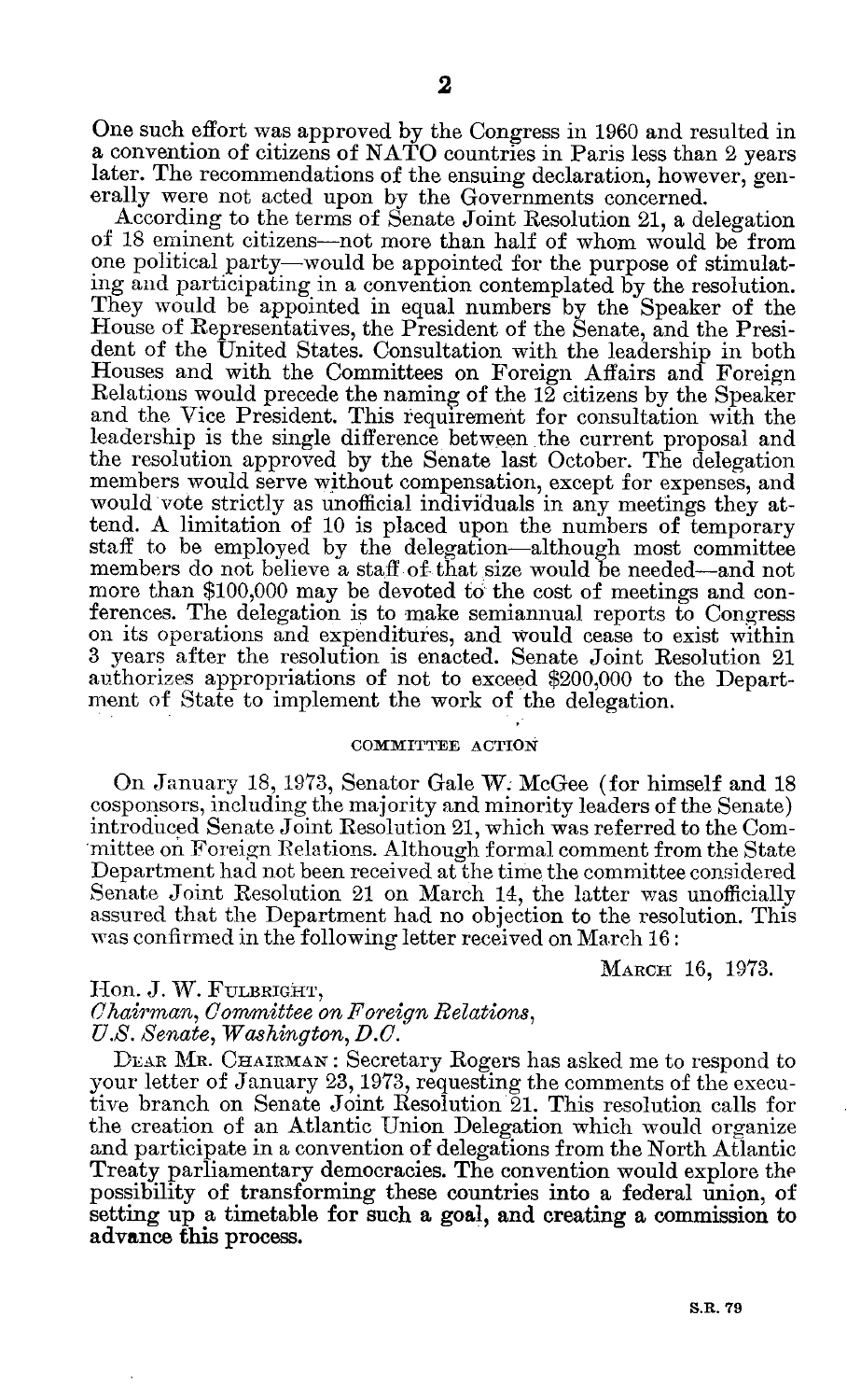As you know, this resolution has the same objectives and provisions as Senate Joint Resolution **217** of the **92d** Congress, which was passed **by** the Senate on October 4, **1972.** In testimony before your committee on September 22, **1972,** Deputy Assistant Secretary of State George **S.** Springsteen stated that the Department of State **had** no objection to the enactment of Senate Joint Resolution **217** since it was in keeping with the concept of seeking better ways to improve Atlantic relations.

This administration continues to recognize the importance of increased cooperation between the countries of the North Atlantic area. Consequently, our position with regard to Senate Joint Resolution 21 of the **93d** Congress remains the same as it was toward the earlier resolution.

The Office of Management and Budget advises that from the standpoint of the administration's program, there is no objection to the submission of this report.

Sincerely yours,

## *MARSHALL WRIGHT, Acting Assistant Secretary for Congressional Relations.*

More importantly, Senator McGee was able to read to committee members a letter from President Nixon addressed to Congressman Paul Findley, traditionally the chief sponsor of the Atlantic Union resolution in the House of Representatives. The text of the letter **follows:**

> **THE WHITE** HousE, *Washington, March 10, 1973.*

Hon. PAUL FINDLEY, *House of Representatives, Washington, D.C.*

**DEAR PAUL:** It was good to see you on March 2 and to have an opportunity to discuss the Atlantic Union resolution and other legislative matters. Let me reiterate what **I** told you about the resolution. As a goal and a concept, **I** have favored Atlantic Union for many years, dating back to my service in the Congress. As President, I have made it a policy not to give specific endorsement to resolutions of this kind, but I want you to know that my longstanding position on the concept and the goal which you are seeking to achieve through this resolution has not changed.

With best wishes always,

Sincerely,

#### RICHARD NIXON.

The committee, having held public hearings on this measure late last year, did not believe further information was required. **At** the same time, members believed it important to stress the point that there was no intention of interfering in the process of movement toward greater unity in Western Europe. Moreover, it was considered necessary to emphasize the fact that any actions taken under Senate Joint Resolution 21 would not affect the activities of the Committee of Nine of the North Atlantic Assembly. This latter committee of eminent Europeans and North Americans, under the chairmanship of Senator